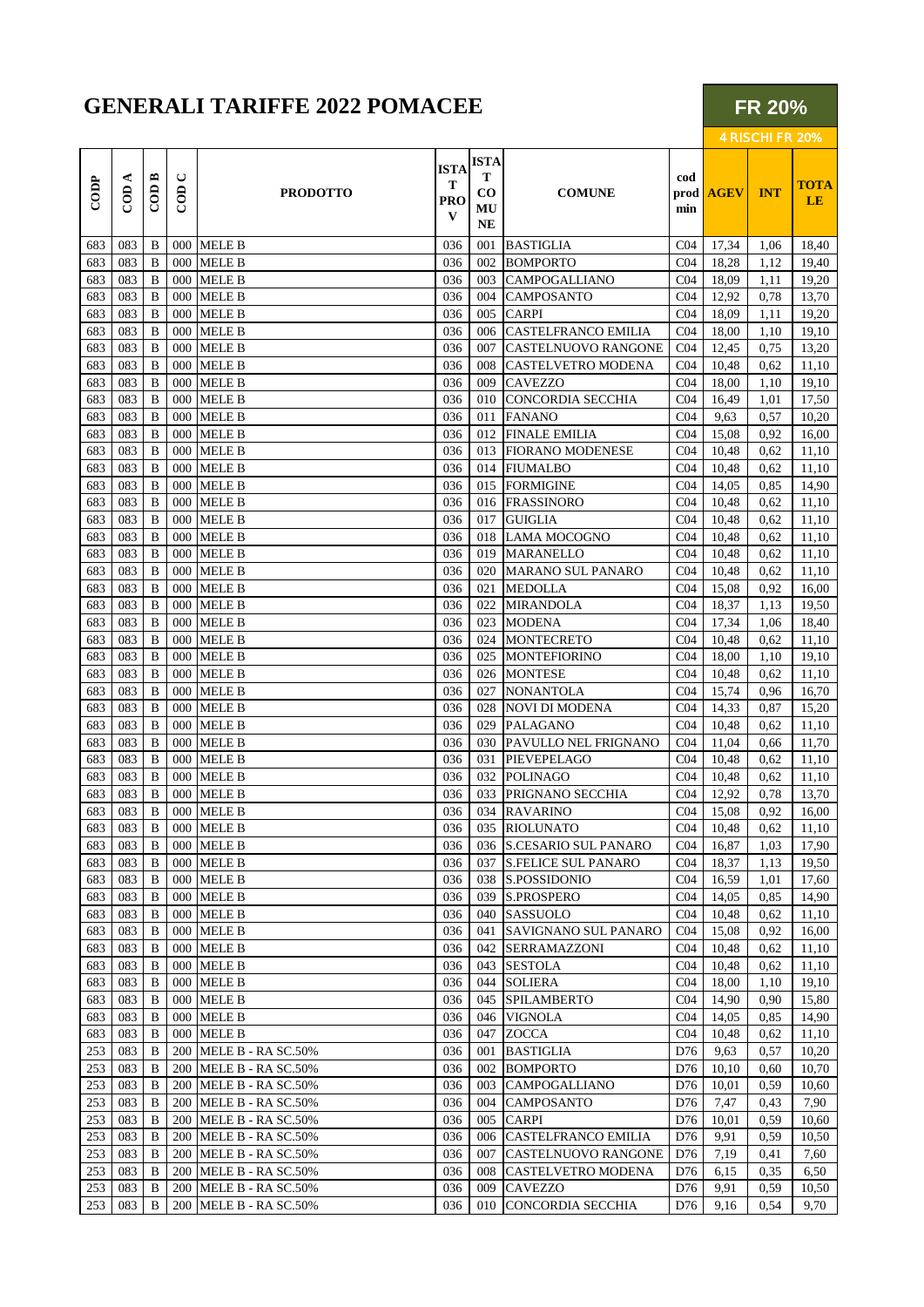|                  |            |                                      |                          |                                          |                                     |                                    |                                             |            |                  | 4 RISCHI FR 20% |                          |
|------------------|------------|--------------------------------------|--------------------------|------------------------------------------|-------------------------------------|------------------------------------|---------------------------------------------|------------|------------------|-----------------|--------------------------|
| $\overline{COP}$ | ⋖<br>COD   | $\mathbb{C} \mathbb{O} \mathbb{D}$ B | $\cup$<br>$\overline{c}$ | <b>PRODOTTO</b>                          | <b>ISTA</b><br>т<br><b>PRO</b><br>V | <b>ISTA</b><br>Т<br>CO<br>MU<br>NE | <b>COMUNE</b>                               | cod<br>min | prod <b>AGEV</b> | <b>INT</b>      | <b>TOTA</b><br><b>LE</b> |
| 253              | 083        | B                                    |                          | 200 MELE B - RA SC.50%                   | 036                                 | 011                                | <b>FANANO</b>                               | D76        | 5,68             | 0,32            | 6,00                     |
| 253              | 083        | B                                    |                          | 200 MELE B - RA SC.50%                   | 036                                 | 012                                | <b>FINALE EMILIA</b>                        | D76        | 8,50             | 0,50            | 9,00                     |
| 253              | 083        | B                                    | 200                      | MELE B - RA SC.50%                       | 036                                 | 013                                | <b>FIORANO MODENESE</b>                     | D76        | 6,15             | 0.35            | 6,50                     |
| 253              | 083        | $\bf{B}$                             | 200                      | MELE B - RA SC.50%                       | 036                                 | 014                                | <b>FIUMALBO</b>                             | D76        | 6,15             | 0.35            | 6,50                     |
| 253              | 083        | B                                    |                          | 200 MELE B - RA SC.50%                   | 036                                 | 015                                | <b>FORMIGINE</b>                            | D76        | 7,94             | 0,46            | 8,40                     |
| 253              | 083        | B                                    | 200                      | MELE B - RA SC.50%                       | 036                                 | 016                                | <b>FRASSINORO</b>                           | D76        | 6,15             | 0.35            | 6,50                     |
| 253              | 083        | B                                    |                          | 200 MELE B - RA SC.50%                   | 036                                 | 017                                | <b>GUIGLIA</b>                              | D76        | 6,15             | 0.35            | 6,50                     |
| 253              | 083        | B                                    | 200                      | MELE B - RA SC.50%                       | 036                                 | 018                                | <b>LAMA MOCOGNO</b>                         | D76        | 6,15             | 0.35            | 6,50                     |
| 253              | 083        | B                                    | 200                      | MELE B - RA SC.50%                       | 036                                 | 019                                | <b>MARANELLO</b>                            | D76        | 6,15             | 0.35            | 6,50                     |
| 253              | 083        | $\bf{B}$                             | 200                      | MELE B - RA SC.50%                       | 036                                 | 020                                | <b>MARANO SUL PANARO</b>                    | D76        | 6,15             | 0.35            | 6,50                     |
| 253              | 083        | B                                    | 200                      | MELE B - RA SC.50%                       | 036                                 | 021                                | <b>MEDOLLA</b>                              | D76        | 8,50             | 0.50            | 9,00                     |
| 253              | 083        | B                                    |                          | 200 MELE B - RA SC.50%                   | 036                                 | 022                                | <b>MIRANDOLA</b>                            | D76        | 10,10            | 0,60            | 10,70                    |
| 253              | 083        | B                                    |                          | 200 MELE B - RA SC.50%                   | 036                                 | 023                                | <b>MODENA</b>                               | D76        | 9,63             | 0.57            | 10,20                    |
| 253              | 083        | B                                    | 200                      | MELE B - RA SC.50%                       | 036                                 | 024                                | <b>MONTECRETO</b>                           | D76        | 6,15             | 0.35            | 6,50                     |
| 253              | 083        | B                                    | 200                      | MELE B - RA SC.50%                       | 036                                 | 025                                | <b>MONTEFIORINO</b>                         | D76        | 9,91             | 0.59            | 10,50                    |
| 253              | 083        | $\bf{B}$                             | 200                      | MELE B - RA SC.50%                       | 036                                 | 026                                | <b>MONTESE</b>                              | D76        | 6,15             | 0.35            | 6,50                     |
| 253              | 083        | B                                    | 200                      | MELE B - RA SC.50%                       | 036                                 | 027                                | <b>NONANTOLA</b>                            | D76        | 8,79             | 0.51            | 9,30                     |
| 253              | 083        | B                                    | 200                      | MELE B - RA SC.50%                       | 036                                 | 028                                | <b>NOVI DI MODENA</b>                       | D76        | 8,13             | 0,47            | 8,60                     |
| 253              | 083        | B                                    |                          | 200 MELE B - RA SC.50%                   | 036                                 | 029                                | <b>PALAGANO</b>                             | D76        | 6,15             | 0.35            | 6,50                     |
| 253              | 083        | B                                    |                          | 200 MELE B - RA SC.50%                   | 036                                 | 030                                | <b>PAVULLO NEL FRIGNANO</b>                 | D76        | 6,44             | 0,36            | 6,80                     |
| 253              | 083        | B                                    | 200                      | MELE B - RA SC.50%                       | 036                                 | 031                                | <b>PIEVEPELAGO</b>                          | D76        | 6,15             | 0.35            | 6,50                     |
| 253              | 083        | B                                    | 200                      | MELE B - RA SC.50%                       | 036                                 | 032                                | <b>POLINAGO</b>                             | D76        | 6,15             | 0.35            | 6,50                     |
| 253              | 083        | B                                    | 200                      | MELE B - RA SC.50%                       | 036                                 | 033                                | PRIGNANO SECCHIA                            | D76        | 7,47             | 0.43            | 7,90                     |
| 253              | 083        | $\bf{B}$                             |                          | 200 MELE B - RA SC.50%                   | 036                                 | 034                                | <b>RAVARINO</b>                             | D76        | 8,50             | 0.50            | 9,00                     |
| 253              | 083        | B                                    |                          | 200 MELE B - RA SC.50%                   | 036                                 | 035                                | <b>RIOLUNATO</b>                            | D76        | 6,15             | 0.35            | 6,50                     |
| 253              | 083        | $\bf{B}$                             |                          | 200 MELE B - RA SC.50%                   | 036                                 | 036                                | <b>S.CESARIO SUL PANARO</b>                 | D76        | 9,35             | 0.55            | 9,90                     |
| 253              | 083        | B                                    | 200                      | MELE B - RA SC.50%                       | 036                                 | 037                                | <b>S.FELICE SUL PANARO</b>                  | D76        | 10,10            | 0,60            | 10,70                    |
| 253              | 083        | B                                    | 200                      | MELE B - RA SC.50%                       | 036                                 | 038                                | S.POSSIDONIO                                | D76        | 9,16             | 0.54            | 9,70                     |
| 253              | 083        | B<br>B                               | 200                      | MELE B - RA SC.50%                       | 036                                 | 039                                | <b>S.PROSPERO</b>                           | D76        | 7,94             | 0,46            | 8,40                     |
| 253<br>253       | 083<br>083 | B                                    | 200<br>200               | MELE B - RA SC.50%                       | 036<br>036                          | 040<br>041                         | <b>SASSUOLO</b>                             | D76<br>D76 | 6,15<br>8,50     | 0.35<br>0.50    | 6,50<br>9,00             |
| 253              | 083        | B                                    | 200                      | MELE B - RA SC.50%<br>MELE B - RA SC.50% | 036                                 | 042                                | SAVIGNANO SUL PANARO<br><b>SERRAMAZZONI</b> | D76        | 6,15             | 0.35            | 6,50                     |
| 253              | 083        | B                                    | 200                      | MELE B - RA SC.50%                       | 036                                 | 043                                | <b>SESTOLA</b>                              | D76        | 6,15             | 0.35            | 6,50                     |
| 253              | 083        | B                                    | 200                      | MELE B - RA SC.50%                       | 036                                 | 044                                | <b>SOLIERA</b>                              | D76        | 9,91             | 0.59            | 10,50                    |
| 253              | 083        | B                                    |                          | 200   MELE B - RA SC.50%                 | 036                                 |                                    | 045 SPILAMBERTO                             | D76        | 8,41             | 0,49            | 8,90                     |
| 253              | 083        | B                                    | <b>200</b>               | MELE B - RA SC.50%                       | 036                                 | 046                                | <b>VIGNOLA</b>                              | D76        | 7,94             | 0,46            | 8,40                     |
| 253              | 083        | B                                    |                          | 200 MELE B - RA SC.50%                   | 036                                 | 047                                | <b>ZOCCA</b>                                | D76        | 6,15             | 0.35            | 6,50                     |
| 294              | 083        | B                                    |                          | 100 MELE B - RA SC.80%                   | 036                                 | 001                                | <b>BASTIGLIA</b>                            | D76        | 4,93             | 0,27            | 5,20                     |
| 294              | 083        | B                                    | 100                      | MELE B - RA SC.80%                       | 036                                 | 002                                | <b>BOMPORTO</b>                             | D76        | 5,12             | 0,28            | 5,40                     |
| 294              | 083        | B                                    | 100                      | MELE B - RA SC.80%                       | 036                                 | 003                                | <b>CAMPOGALLIANO</b>                        | D76        | 5,03             | 0,27            | 5,30                     |
| 294              | 083        | B                                    | 100                      | MELE B - RA SC.80%                       | 036                                 | 004                                | <b>CAMPOSANTO</b>                           | D76        | 4,09             | 0,21            | 4,30                     |
| 294              | 083        | B                                    | 100                      | MELE B - RA SC.80%                       | 036                                 | 005                                | <b>CARPI</b>                                | D76        | 5,03             | 0,27            | 5,30                     |
| 294              | 083        | B                                    | 100                      | MELE B - RA SC.80%                       | 036                                 | 006                                | <b>CASTELFRANCO EMILIA</b>                  | D76        | 5,03             | 0,27            | 5,30                     |
| 294              | 083        | B                                    |                          | 100 MELE B - RA SC.80%                   | 036                                 | 007                                | CASTELNUOVO RANGONE                         | D76        | 3,90             | 0,20            | 4,10                     |
| 294              | 083        | B                                    | 100                      | MELE B - RA SC.80%                       | 036                                 | 008                                | CASTELVETRO MODENA                          | D76        | 3,52             | 0.18            | 3,70                     |
| 294              | 083        | B                                    | 100                      | MELE B - RA SC.80%                       | 036                                 | 009                                | <b>CAVEZZO</b>                              | D76        | 5,03             | 0,27            | 5,30                     |
| 294              | 083        | B                                    | 100                      | MELE B - RA SC.80%                       | 036                                 | 010                                | CONCORDIA SECCHIA                           | D76        | 4,84             | 0,26            | 5,10                     |
| 294              | 083        | B                                    | 100                      | MELE B - RA SC.80%                       | 036                                 | 011                                | <b>FANANO</b>                               | D76        | 3,43             | 0,17            | 3,60                     |
| 294              | 083        | B                                    | 100                      | MELE B - RA SC.80%                       | 036                                 | 012                                | <b>FINALE EMILIA</b>                        | D76        | 4,46             | 0,24            | 4,70                     |
| 294              | 083        | B                                    |                          | 100 MELE B - RA SC.80%                   | 036                                 | 013                                | <b>FIORANO MODENESE</b>                     | D76        | 3,52             | 0.18            | 3,70                     |
| 294              | 083        | B                                    | 100                      | MELE B - RA SC.80%                       | 036                                 | 014                                | <b>FIUMALBO</b>                             | D76        | 3,52             | 0.18            | 3,70                     |
| 294              | 083        | B                                    | 100                      | MELE B - RA SC.80%                       | 036                                 | 015                                | <b>FORMIGINE</b>                            | D76        | 4,27             | 0.23            | 4,50                     |
| 294              | 083        | B                                    | 100                      | MELE B - RA SC.80%                       | 036                                 | 016                                | <b>FRASSINORO</b>                           | D76        | 3,52             | 0,18            | 3,70                     |
| 294              | 083        | B                                    | 100                      | MELE B - RA SC.80%                       | 036                                 | 017                                | <b>GUIGLIA</b>                              | D76        | 3,52             | 0,18            | 3,70                     |
| 294              | 083        | B                                    | 100                      | MELE B - RA SC.80%                       | 036                                 | 018                                | LAMA MOCOGNO                                | D76        | 3,52             | 0.18            | 3,70                     |
| 294              | 083        | B                                    |                          | 100 MELE B - RA SC.80%                   | 036                                 | 019                                | <b>MARANELLO</b>                            | D76        | 3,52             | 0.18            | 3,70                     |
| 294              | 083        | B                                    | 100                      | MELE B - RA SC.80%                       | 036                                 | 020                                | <b>MARANO SUL PANARO</b>                    | D76        | 3,52             | 0.18            | 3,70                     |
| 294              | 083        | B                                    | 100                      | MELE B - RA SC.80%                       | 036                                 | 021                                | <b>MEDOLLA</b>                              | D76        | 4,46             | 0,24            | 4,70                     |
| 294              | 083        | B                                    | 100                      | MELE B - RA SC.80%                       | 036                                 | 022                                | <b>MIRANDOLA</b>                            | D76        | 5,12             | 0,28            | 5,40                     |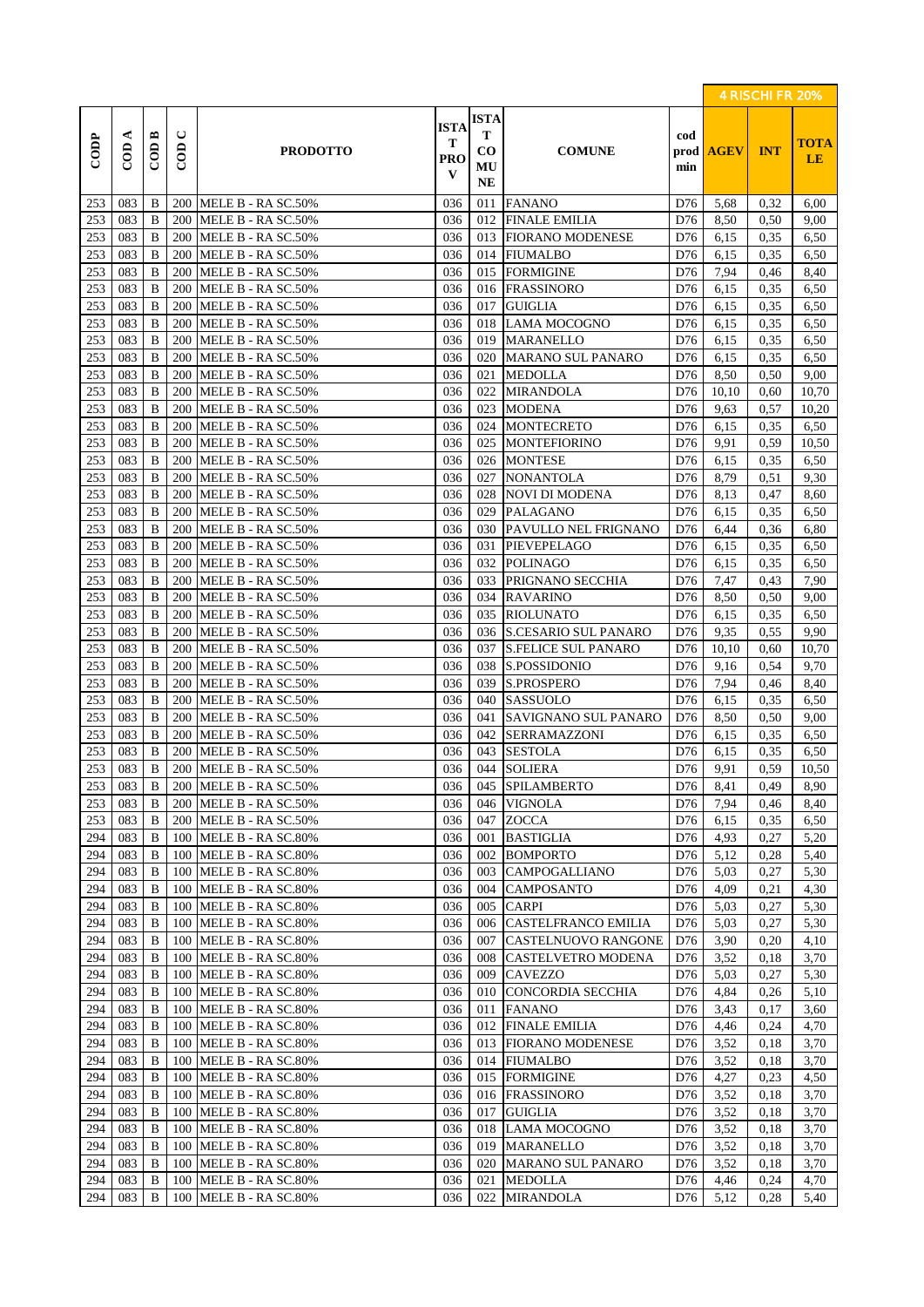|            |                     |                    |                                         |                                          |                                         |                                                  |                                |                 |                  | 4 RISCHI FR 20% |                          |
|------------|---------------------|--------------------|-----------------------------------------|------------------------------------------|-----------------------------------------|--------------------------------------------------|--------------------------------|-----------------|------------------|-----------------|--------------------------|
| CODP       | ⋖<br>$\overline{C}$ | $\overline{C}$ ODB | $\mathbf{\mathsf{C}}$<br>$\overline{C}$ | <b>PRODOTTO</b>                          | <b>ISTA</b><br>т<br>PRO<br>$\mathbf{V}$ | <b>ISTA</b><br>т<br>$\bf{CO}$<br>MU<br><b>NE</b> | <b>COMUNE</b>                  | cod<br>min      | prod <b>AGEV</b> | <b>INT</b>      | <b>TOTA</b><br><b>LE</b> |
| 294        | 083                 | B                  |                                         | 100 MELE B - RA SC.80%                   | 036                                     | 023                                              | <b>MODENA</b>                  | D76             | 4,93             | 0,27            | 5,20                     |
| 294        | 083                 | B                  |                                         | 100 MELE B - RA SC.80%                   | 036                                     | 024                                              | <b>MONTECRETO</b>              | D76             | 3,52             | 0,18            | 3,70                     |
| 294        | 083                 | B                  | 100                                     | MELE B - RA SC.80%                       | 036                                     | 025                                              | <b>MONTEFIORINO</b>            | D76             | 5,03             | 0,27            | 5,30                     |
| 294        | 083                 | $\bf{B}$           | 100                                     | MELE B - RA SC.80%                       | 036                                     | 026                                              | <b>MONTESE</b>                 | D76             | 3,52             | 0.18            | 3,70                     |
| 294        | 083                 | B                  | 100                                     | MELE B - RA SC.80%                       | 036                                     | 027                                              | <b>NONANTOLA</b>               | D76             | 4,56             | 0,24            | 4,80                     |
| 294        | 083                 | B                  | 100                                     | MELE B - RA SC.80%                       | 036                                     | 028                                              | NOVI DI MODENA                 | D76             | 4,37             | 0,23            | 4,60                     |
| 294        | 083                 | B                  | 100                                     | MELE B - RA SC.80%                       | 036                                     | 029                                              | <b>PALAGANO</b>                | D76             | 3,52             | 0,18            | 3,70                     |
| 294        | 083                 | $\bf{B}$           | 100                                     | MELE B - RA SC.80%                       | 036                                     | 030                                              | PAVULLO NEL FRIGNANO           | D76             | 3,71             | 0,19            | 3,90                     |
| 294        | 083                 | $\bf{B}$           | 100                                     | MELE B - RA SC.80%                       | 036                                     | 031                                              | PIEVEPELAGO                    | D76             | 3,52             | 0,18            | 3,70                     |
| 294        | 083                 | B                  | 100                                     | MELE B - RA SC.80%                       | 036                                     | 032                                              | <b>POLINAGO</b>                | D76             | 3,52             | 0,18            | 3,70                     |
| 294        | 083                 | B                  | 100                                     | MELE B - RA SC.80%                       | 036                                     | 033                                              | PRIGNANO SECCHIA               | D76             | 4,09             | 0,21            | 4,30                     |
| 294        | 083                 | $\bf{B}$           | 100                                     | MELE B - RA SC.80%                       | 036                                     | 034                                              | <b>RAVARINO</b>                | D76             | 4,46             | 0,24            | 4,70                     |
| 294        | 083                 | B                  | 100                                     | MELE B - RA SC.80%                       | 036                                     | 035                                              | <b>RIOLUNATO</b>               | D76             | 3,52             | 0.18            | 3,70                     |
| 294        | 083                 | $\bf{B}$           | 100                                     | MELE B - RA SC.80%                       | 036                                     | 036                                              | <b>S.CESARIO SUL PANARO</b>    | D76             | 4,84             | 0,26            | 5,10                     |
| 294        | 083                 | $\bf{B}$           | 100                                     | MELE B - RA SC.80%                       | 036                                     | 037                                              | <b>S.FELICE SUL PANARO</b>     | D76             | 5,12             | 0,28            | 5,40                     |
| 294        | 083                 | B                  | 100                                     | MELE B - RA SC.80%                       | 036                                     | 038                                              | S.POSSIDONIO                   | D76             | 4,84             | 0,26            | 5,10                     |
| 294        | 083                 | B                  | 100                                     | MELE B - RA SC.80%                       | 036                                     | 039                                              | <b>S.PROSPERO</b>              | D76             | 4,27             | 0.23            | 4,50                     |
| 294        | 083                 | B                  | 100                                     | MELE B - RA SC.80%                       | 036                                     | 040                                              | <b>SASSUOLO</b>                | D76             | 3,52             | 0,18            | 3,70                     |
| 294        | 083                 | B                  | 100                                     | MELE B - RA SC.80%                       | 036                                     | 041                                              | <b>SAVIGNANO SUL PANARO</b>    | D76             | 4,46             | 0,24            | 4,70                     |
| 294        | 083                 | B                  | 100                                     | MELE B - RA SC.80%                       | 036                                     | 042                                              | <b>SERRAMAZZONI</b>            | D76             | 3,52             | 0.18            | 3,70                     |
| 294        | 083                 | B                  | 100                                     | MELE B - RA SC.80%                       | 036                                     | 043                                              | <b>SESTOLA</b>                 | D76             | 3,52             | 0,18            | 3,70                     |
| 294        | 083                 | B                  | 100                                     | MELE B - RA SC.80%                       | 036                                     | 044                                              | <b>SOLIERA</b>                 | D76             | 5,03             | 0,27            | 5,30                     |
| 294        | 083                 | B                  | 100                                     | MELE B - RA SC.80%                       | 036                                     | 045                                              | <b>SPILAMBERTO</b>             | D76             | 4,46             | 0,24            | 4,70                     |
| 294<br>294 | 083<br>083          | B<br>B             | 100<br>100                              | MELE B - RA SC.80%<br>MELE B - RA SC.80% | 036<br>036                              | 046<br>047                                       | <b>VIGNOLA</b><br><b>ZOCCA</b> | D76<br>D76      | 4,27<br>3,52     | 0,23            | 4,50<br>3,70             |
| 685        | 085                 | B                  | 000                                     | <b>PERE B</b>                            | 036                                     | 001                                              | <b>BASTIGLIA</b>               | CO7             | 19,41            | 0.18<br>0.99    | 20,40                    |
| 685        | 085                 | B                  | 000                                     | <b>PERE B</b>                            | 036                                     | 002                                              | <b>BOMPORTO</b>                | CO7             | 19,51            | 0,99            | 20,50                    |
| 685        | 085                 | B                  | 000                                     | <b>PERE B</b>                            | 036                                     | 003                                              | <b>CAMPOGALLIANO</b>           | CO7             | 18.94            | 0,96            | 19,90                    |
| 685        | 085                 | B                  | 000                                     | <b>PERE B</b>                            | 036                                     | 004                                              | <b>CAMPOSANTO</b>              | CO7             | 18,56            | 0.94            | 19,50                    |
| 685        | 085                 | B                  | 000                                     | <b>PERE B</b>                            | 036                                     | 005                                              | <b>CARPI</b>                   | CO7             | 19,32            | 0.98            | 20,30                    |
| 685        | 085                 | B                  | 000                                     | <b>PERE B</b>                            | 036                                     | 006                                              | <b>CASTELFRANCO EMILIA</b>     | CO7             | 18,56            | 0,94            | 19,50                    |
| 685        | 085                 | B                  | 000                                     | <b>PERE B</b>                            | 036                                     | 007                                              | <b>CASTELNUOVO RANGONE</b>     | CO7             | 17,99            | 0.91            | 18,90                    |
| 685        | 085                 | B                  | 000                                     | <b>PERE B</b>                            | 036                                     | 008                                              | <b>CASTELVETRO MODENA</b>      | CO7             | 14,85            | 0.75            | 15,60                    |
| 685        | 085                 | B                  | 000                                     | <b>PERE B</b>                            | 036                                     | 009                                              | <b>CAVEZZO</b>                 | CO7             | 19,51            | 0.99            | 20,50                    |
| 685        | 085                 | B                  |                                         | 000 PERE B                               | 036                                     |                                                  | 010 CONCORDIA SECCHIA          | C07             | 19,22            | 0,98            | 20,20                    |
| 685        | 085                 | B                  | 000                                     | <b>PERE B</b>                            | 036                                     | 011                                              | <b>FANANO</b>                  | CO7             | 12,29            | 0.61            | 12,90                    |
| 685        | 085                 | B                  | 000                                     | <b>PERE B</b>                            | 036                                     | 012                                              | <b>FINALE EMILIA</b>           | CO7             | 19,51            | 0,99            | 20,50                    |
| 685        | 085                 | B                  | 000                                     | <b>PERE B</b>                            | 036                                     | 013                                              | <b>FIORANO MODENESE</b>        | CO7             | 12,29            | 0,61            | 12,90                    |
| 685        | 085                 | B                  | 000                                     | <b>PERE B</b>                            | 036                                     | 014                                              | <b>FIUMALBO</b>                | CO7             | 12,29            | 0,61            | 12,90                    |
| 685        | 085                 | B                  | 000                                     | <b>PERE B</b>                            | 036                                     | 015                                              | <b>FORMIGINE</b>               | CO7             | 17,80            | 0,90            | 18,70                    |
| 685        | 085                 | B                  | 000                                     | <b>PERE B</b>                            | 036                                     | 016                                              | <b>FRASSINORO</b>              | CO7             | 12,29            | 0,61            | 12,90                    |
| 685        | 085                 | B                  | 000                                     | <b>PERE B</b>                            | 036                                     | 017                                              | <b>GUIGLIA</b>                 | CO7             | 12,29            | 0,61            | 12,90                    |
| 685        | 085                 | B                  | 000                                     | <b>PERE B</b>                            | 036                                     | 018                                              | <b>LAMA MOCOGNO</b>            | CO7             | 12,29            | 0,61            | 12,90                    |
| 685        | 085                 | B                  | 000                                     | <b>PERE B</b>                            | 036                                     | 019                                              | <b>MARANELLO</b>               | CO7             | 13,05            | 0.65            | 13,70                    |
| 685        | 085                 | B                  | 000                                     | <b>PERE B</b>                            | 036                                     | 020                                              | <b>MARANO SUL PANARO</b>       | CO7             | 15,14            | 0,76            | 15,90                    |
| 685        | 085                 | B                  | 000                                     | <b>PERE B</b>                            | 036                                     | 021                                              | <b>MEDOLLA</b>                 | CO7             | 19,51            | 0,99            | 20,50                    |
| 685        | 085                 | B                  | 000                                     | <b>PERE B</b>                            | 036                                     | 022                                              | <b>MIRANDOLA</b>               | CO7             | 19,41            | 0,99            | 20,40                    |
| 685        | 085                 | B                  | 000                                     | <b>PERE B</b>                            | 036                                     | 023                                              | <b>MODENA</b>                  | C07             | 18,75            | 0.95            | 19,70                    |
| 685        | 085                 | B                  | 000                                     | PERE B                                   | 036                                     | 024                                              | <b>MONTECRETO</b>              | C <sub>07</sub> | 12,29            | 0,61            | 12,90                    |
| 685        | 085                 | B                  | 000                                     | <b>PERE B</b>                            | 036                                     | 025                                              | <b>MONTEFIORINO</b>            | CO7             | 12,29            | 0,61            | 12,90                    |
| 685        | 085                 | B                  | 000                                     | <b>PERE B</b>                            | 036                                     | 026                                              | <b>MONTESE</b>                 | CO7             | 12,29            | 0,61            | 12,90                    |
| 685        | 085                 | B                  | 000                                     | <b>PERE B</b>                            | 036                                     | 027                                              | <b>NONANTOLA</b>               | CO7             | 19,32            | 0.98            | 20,30                    |
| 685        | 085                 | B                  | 000                                     | <b>PERE B</b>                            | 036                                     | 028                                              | <b>NOVI DI MODENA</b>          | CO7             | 19,51            | 0,99            | 20,50                    |
| 685        | 085                 | B                  | 000                                     | <b>PERE B</b>                            | 036                                     | 029                                              | <b>PALAGANO</b>                | CO7             | 12,29            | 0,61            | 12,90                    |
| 685        | 085                 | B                  | 000                                     | <b>PERE B</b>                            | 036                                     | 030                                              | PAVULLO NEL FRIGNANO           | CO7             | 12,29            | 0,61            | 12,90                    |
| 685        | 085                 | B                  | 000                                     | <b>PERE B</b>                            | 036                                     | 031                                              | <b>PIEVEPELAGO</b>             | CO7             | 12,29            | 0,61            | 12,90                    |
| 685        | 085                 | B                  | 000                                     | <b>PERE B</b>                            | 036                                     | 032                                              | <b>POLINAGO</b>                | CO7             | 12,29            | 0,61            | 12,90                    |
| 685        | 085                 | B                  | 000                                     | <b>PERE B</b>                            | 036                                     | 033                                              | PRIGNANO SECCHIA               | CO7             | 12,29            | 0,61            | 12,90                    |
| 685        | 085                 | B                  | 000                                     | <b>PERE B</b>                            | 036                                     | 034                                              | <b>RAVARINO</b>                | CO7             | 19,32            | 0.98            | 20,30                    |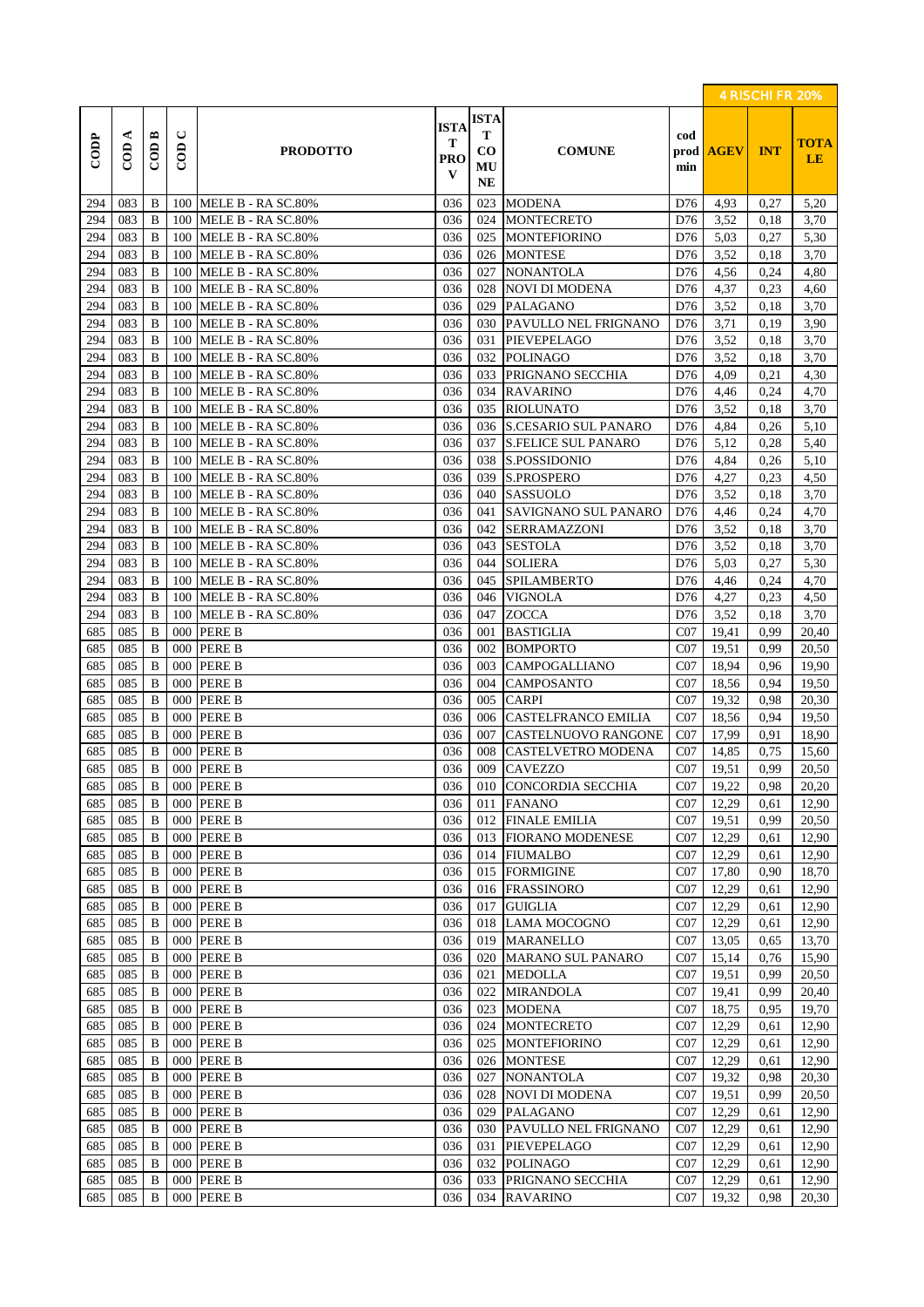|            |                     |                    |               |                                          |                                     |                                                 |                                             |            |                  | 4 RISCHI FR 20% |                   |
|------------|---------------------|--------------------|---------------|------------------------------------------|-------------------------------------|-------------------------------------------------|---------------------------------------------|------------|------------------|-----------------|-------------------|
| CODP       | ⋖<br>$\overline{C}$ | $\overline{C}$ ODB | $\cup$<br>COD | <b>PRODOTTO</b>                          | <b>ISTA</b><br>T<br><b>PRO</b><br>V | <b>ISTA</b><br>Т<br>$\bf CO$<br>MU<br><b>NE</b> | <b>COMUNE</b>                               | cod<br>min | prod <b>AGEV</b> | <b>INT</b>      | <b>TOTA</b><br>LE |
| 685        | 085                 | B                  | $000\,$       | <b>PERE B</b>                            | 036                                 | 035                                             | <b>RIOLUNATO</b>                            | CO7        | 12,29            | 0.61            | 12,90             |
| 685        | 085                 | B                  | 000           | <b>PERE B</b>                            | 036                                 | 036                                             | <b>S.CESARIO SUL PANARO</b>                 | CO7        | 17,42            | 0.88            | 18,30             |
| 685        | 085                 | B                  | 000           | <b>PERE B</b>                            | 036                                 | 037                                             | <b>S.FELICE SUL PANARO</b>                  | CO7        | 18,46            | 0,94            | 19,40             |
| 685        | 085                 | $\bf{B}$           | 000           | <b>PERE B</b>                            | 036                                 | 038                                             | S.POSSIDONIO                                | CO7        | 19,32            | 0.98            | 20,30             |
| 685        | 085                 | $\bf{B}$           | 000           | <b>PERE B</b>                            | 036                                 | 039                                             | <b>S.PROSPERO</b>                           | CO7        | 19,51            | 0.99            | 20,50             |
| 685        | 085                 | B                  | 000           | <b>PERE B</b>                            | 036                                 | 040                                             | <b>SASSUOLO</b>                             | CO7        | 12,29            | 0,61            | 12,90             |
| 685        | 085                 | $\bf{B}$           | 000           | <b>PERE B</b>                            | 036                                 | 041                                             | SAVIGNANO SUL PANARO                        | CO7        | 17,42            | 0,88            | 18,30             |
| 685        | 085                 | $\bf{B}$           | 000           | <b>PERE B</b>                            | 036                                 | 042                                             | <b>SERRAMAZZONI</b>                         | CO7        | 12,29            | 0,61            | 12,90             |
| 685        | 085                 | B                  | 000           | <b>PERE B</b>                            | 036                                 | 043                                             | <b>SESTOLA</b>                              | CO7        | 12,29            | 0,61            | 12,90             |
| 685<br>685 | 085<br>085          | B<br>B             | 000<br>000    | <b>PERE B</b><br><b>PERE B</b>           | 036<br>036                          | 044<br>045                                      | <b>SOLIERA</b><br><b>SPILAMBERTO</b>        | CO7<br>CO7 | 18,46<br>17,80   | 0.94<br>0,90    | 19,40<br>18,70    |
| 685        | 085                 | B                  | 000           | <b>PERE B</b>                            | 036                                 | 046                                             | <b>VIGNOLA</b>                              | CO7        | 18,75            | 0.95            | 19,70             |
| 685        | 085                 | B                  | 000           | <b>PERE B</b>                            | 036                                 | 047                                             | <b>ZOCCA</b>                                | CO7        | 12,29            | 0,61            | 12,90             |
| 251        | 085                 | B                  | 200           | PERE B - RA SC.50%                       | 036                                 | 001                                             | <b>BASTIGLIA</b>                            | D83        | 11.24            | 0,56            | 11,80             |
| 251        | 085                 | B                  | 200           | PERE B - RA SC.50%                       | 036                                 | 002                                             | <b>BOMPORTO</b>                             | D83        | 11,34            | 0.56            | 11,90             |
| 251        | 085                 | B                  | 200           | PERE B - RA SC.50%                       | 036                                 | 003                                             | <b>CAMPOGALLIANO</b>                        | D83        | 10,96            | 0.54            | 11,50             |
| 251        | 085                 | B                  | 200           | PERE B - RA SC.50%                       | 036                                 | 004                                             | <b>CAMPOSANTO</b>                           | D83        | 10,86            | 0.54            | 11,40             |
| 251        | 085                 | B                  | 200           | PERE B - RA SC.50%                       | 036                                 | 005                                             | <b>CARPI</b>                                | D83        | 11,15            | 0,55            | 11,70             |
| 251        | 085                 | B                  | 200           | PERE B - RA SC.50%                       | 036                                 | 006                                             | <b>CASTELFRANCO EMILIA</b>                  | D83        | 10,86            | 0.54            | 11,40             |
| 251        | 085                 | B                  | 200           | PERE B - RA SC.50%                       | 036                                 | 007                                             | <b>CASTELNUOVO RANGONE</b>                  | D83        | 10,48            | 0,52            | 11,00             |
| 251        | 085                 | B                  | 200           | PERE B - RA SC.50%                       | 036                                 | 008                                             | <b>CASTELVETRO MODENA</b>                   | D83        | 8,96             | 0,44            | 9,40              |
| 251        | 085                 | B                  | 200           | PERE B - RA SC.50%                       | 036                                 | 009                                             | <b>CAVEZZO</b>                              | D83        | 11,34            | 0,56            | 11,90             |
| 251        | 085                 | B                  | 200           | PERE B - RA SC.50%                       | 036                                 | 010                                             | CONCORDIA SECCHIA                           | D83        | 11,15            | 0.55            | 11,70             |
| 251        | 085                 | B                  | 200           | PERE B - RA SC.50%                       | 036                                 | 011                                             | <b>FANANO</b>                               | D83        | 7,63             | 0,37            | 8,00              |
| 251        | 085                 | B                  | 200           | PERE B - RA SC.50%                       | 036                                 | 012                                             | <b>FINALE EMILIA</b>                        | D83        | 11,34            | 0.56            | 11,90             |
| 251        | 085                 | $\bf{B}$           | 200           | PERE B - RA SC.50%                       | 036                                 | 013                                             | <b>FIORANO MODENESE</b>                     | D83        | 7,63             | 0,37            | 8,00              |
| 251        | 085                 | B                  | 200           | PERE B - RA SC.50%                       | 036                                 | 014                                             | <b>FIUMALBO</b>                             | D83        | 7,63             | 0,37            | 8,00              |
| 251        | 085                 | B                  | 200           | PERE B - RA SC.50%                       | 036                                 | 015                                             | <b>FORMIGINE</b>                            | D83        | 10,48            | 0,52            | 11,00             |
| 251        | 085                 | B                  | 200           | PERE B - RA SC.50%                       | 036                                 | 016                                             | <b>FRASSINORO</b>                           | D83        | 7,63             | 0,37            | 8,00              |
| 251        | 085                 | B                  | 200           | PERE B - RA SC.50%                       | 036                                 | 017                                             | <b>GUIGLIA</b>                              | D83        | 7,63             | 0.37            | 8,00              |
| 251        | 085                 | B                  | 200           | PERE B - RA SC.50%                       | 036                                 | 018                                             | LAMA MOCOGNO                                | D83        | 7,63             | 0,37            | 8,00              |
| 251        | 085                 | B                  | 200           | PERE B - RA SC.50%                       | 036                                 | 019                                             | <b>MARANELLO</b>                            | D83        | 8,11             | 0.39            | 8,50              |
| 251<br>251 | 085<br>085          | B<br>B             | 200<br>200    | PERE B - RA SC.50%<br>PERE B - RA SC.50% | 036<br>036                          | 020<br>021                                      | <b>MARANO SUL PANARO</b><br><b>MEDOLLA</b>  | D83<br>D83 | 9,15<br>11.34    | 0,45<br>0.56    | 9,60<br>11,90     |
| 251        | 085                 | B                  |               | 200 PERE B - RA SC.50%                   | 036                                 | 022                                             | <b>MIRANDOLA</b>                            | D83        | 11,24            | 0,56            | 11,80             |
| 251        | 085                 | B                  | 200           | PERE B - RA SC.50%                       | 036                                 | 023                                             | <b>MODENA</b>                               | D83        | 10,96            | 0.54            | 11,50             |
| 251        | 085                 | B                  | 200           | PERE B - RA SC.50%                       | 036                                 | 024                                             | <b>MONTECRETO</b>                           | D83        | 7,63             | 0,37            | 8,00              |
| 251        | 085                 | B                  | 200           | PERE B - RA SC.50%                       | 036                                 | 025                                             | <b>MONTEFIORINO</b>                         | D83        | 7,63             | 0,37            | 8,00              |
| 251        | 085                 | B                  | 200           | PERE B - RA SC.50%                       | 036                                 | 026                                             | <b>MONTESE</b>                              | D83        | 7,63             | 0,37            | 8,00              |
| 251        | 085                 | B                  | 200           | PERE B - RA SC.50%                       | 036                                 | 027                                             | <b>NONANTOLA</b>                            | D83        | 11,15            | 0.55            | 11,70             |
| 251        | 085                 | B                  | 200           | PERE B - RA SC.50%                       | 036                                 | 028                                             | NOVI DI MODENA                              | D83        | 11,34            | 0.56            | 11,90             |
| 251        | 085                 | B                  | 200           | PERE B - RA SC.50%                       | 036                                 | 029                                             | <b>PALAGANO</b>                             | D83        | 7,63             | 0.37            | 8,00              |
| 251        | 085                 | B                  | 200           | PERE B - RA SC.50%                       | 036                                 | 030                                             | PAVULLO NEL FRIGNANO                        | D83        | 7,63             | 0,37            | 8,00              |
| 251        | 085                 | B                  | 200           | PERE B - RA SC.50%                       | 036                                 | 031                                             | <b>PIEVEPELAGO</b>                          | D83        | 7,63             | 0,37            | 8,00              |
| 251        | 085                 | B                  | 200           | PERE B - RA SC.50%                       | 036                                 | 032                                             | <b>POLINAGO</b>                             | D83        | 7,63             | 0,37            | 8,00              |
| 251        | 085                 | B                  | 200           | PERE B - RA SC.50%                       | 036                                 | 033                                             | PRIGNANO SECCHIA                            | D83        | 7,63             | 0,37            | 8,00              |
| 251        | 085                 | B                  | 200           | PERE B - RA SC.50%                       | 036                                 | 034                                             | <b>RAVARINO</b>                             | D83        | 11,15            | 0.55            | 11,70             |
| 251        | 085                 | B                  | 200           | PERE B - RA SC.50%                       | 036                                 | 035                                             | <b>RIOLUNATO</b>                            | D83        | 7,63             | 0.37            | 8,00              |
| 251        | 085                 | B                  | 200           | PERE B - RA SC.50%                       | 036                                 | 036                                             | <b>S.CESARIO SUL PANARO</b>                 | D83        | 10,29            | 0,51            | 10,80             |
| 251        | 085                 | B                  | 200           | PERE B - RA SC.50%                       | 036                                 | 037                                             | <b>S.FELICE SUL PANARO</b>                  | D83        | 10,77            | 0.53            | 11,30             |
| 251        | 085                 | B                  | 200           | PERE B - RA SC.50%                       | 036                                 | 038                                             | S.POSSIDONIO                                | D83        | 11,15            | 0.55            | 11,70             |
| 251        | 085                 | B                  | 200           | PERE B - RA SC.50%                       | 036                                 | 039                                             | S.PROSPERO                                  | D83        | 11,34            | 0.56            | 11,90             |
| 251        | 085                 | B                  | 200           | PERE B - RA SC.50%                       | 036                                 | 040                                             | <b>SASSUOLO</b>                             | D83        | 7,63             | 0,37            | 8,00              |
| 251<br>251 | 085<br>085          | B<br>B             | 200<br>200    | PERE B - RA SC.50%<br>PERE B - RA SC.50% | 036<br>036                          | 041<br>042                                      | SAVIGNANO SUL PANARO<br><b>SERRAMAZZONI</b> | D83<br>D83 | 10,29<br>7,63    | 0.51<br>0.37    | 10,80<br>8,00     |
| 251        | 085                 | B                  | 200           | PERE B - RA SC.50%                       | 036                                 | 043                                             | <b>SESTOLA</b>                              | D83        | 7,63             | 0,37            | 8,00              |
| 251        | 085                 | B                  | 200           | PERE B - RA SC.50%                       | 036                                 | 044                                             | <b>SOLIERA</b>                              | D83        | 10,77            | 0.53            | 11,30             |
| 251        | 085                 | B                  | 200           | PERE B - RA SC.50%                       | 036                                 | 045                                             | <b>SPILAMBERTO</b>                          | D83        | 10,48            | 0.52            | 11,00             |
| 251        | 085                 | B                  |               | 200 PERE B - RA SC.50%                   | 036                                 | 046                                             | <b>VIGNOLA</b>                              | D83        | 10,96            | 0.54            | 11,50             |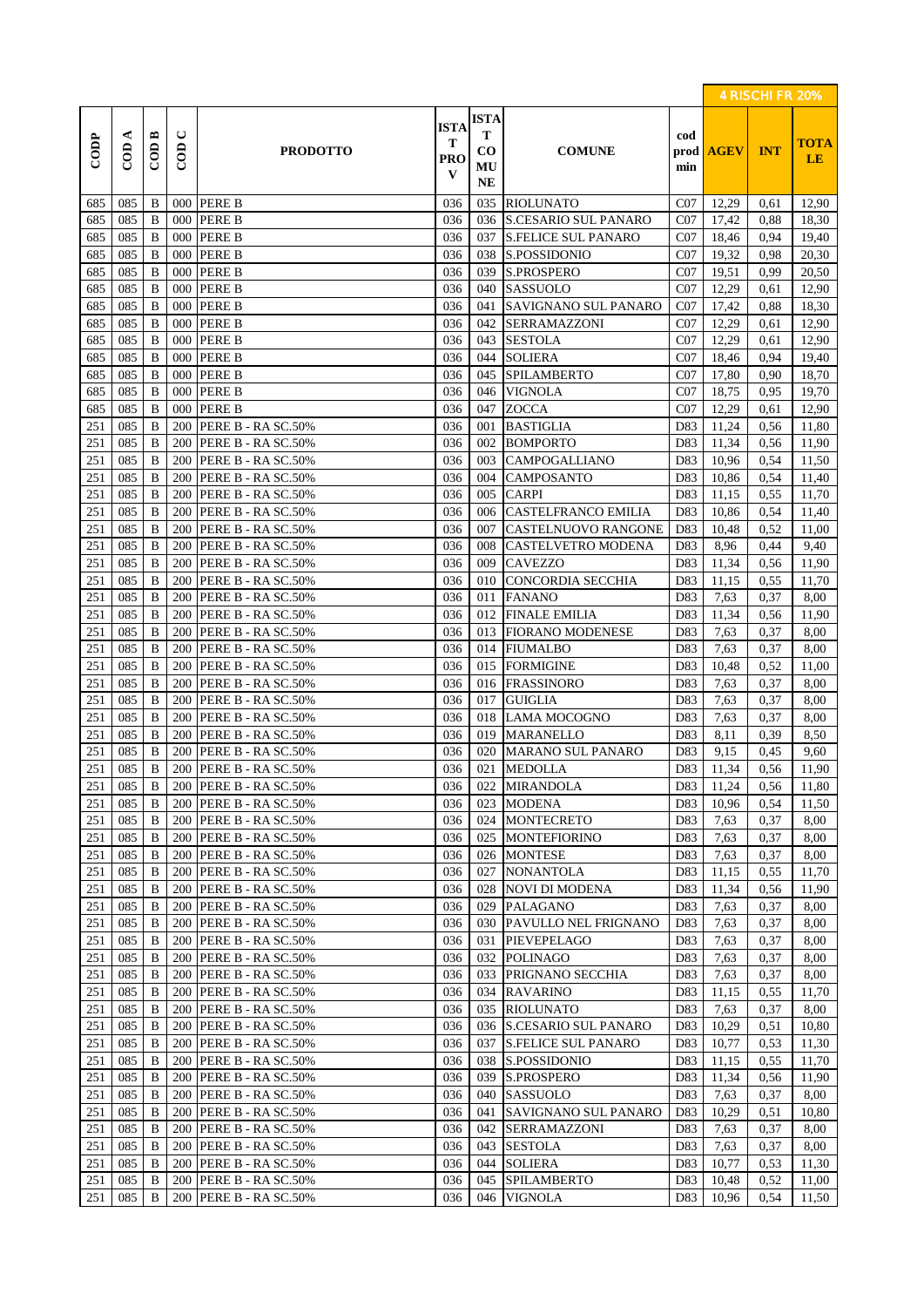|            |                     |                    |                                         |                                          |                                         |                                                  |                                            |                 |                  | 4 RISCHI FR 20% |                          |
|------------|---------------------|--------------------|-----------------------------------------|------------------------------------------|-----------------------------------------|--------------------------------------------------|--------------------------------------------|-----------------|------------------|-----------------|--------------------------|
| CODP       | ⋖<br>$\overline{C}$ | $\overline{C}$ ODB | $\mathbf{\mathsf{C}}$<br>$\overline{C}$ | <b>PRODOTTO</b>                          | <b>ISTA</b><br>т<br>PRO<br>$\mathbf{V}$ | <b>ISTA</b><br>т<br>$\bf{CO}$<br>MU<br><b>NE</b> | <b>COMUNE</b>                              | cod<br>min      | prod <b>AGEV</b> | <b>INT</b>      | <b>TOTA</b><br><b>LE</b> |
| 251        | 085                 | B                  |                                         | 200 PERE B - RA SC.50%                   | 036                                     | 047                                              | ZOCCA                                      | D83             | 7,63             | 0,37            | 8,00                     |
| 441        | 085                 | B                  | 100                                     | PERE B - RA SC.80%                       | 036                                     | 001                                              | <b>BASTIGLIA</b>                           | D83             | 6,30             | 0,30            | 6,60                     |
| 441        | 085                 | B                  | 100                                     | PERE B - RA SC.80%                       | 036                                     | 002                                              | <b>BOMPORTO</b>                            | D83             | 6,30             | 0,30            | 6,60                     |
| 441        | 085                 | $\bf{B}$           | 100                                     | PERE B - RA SC.80%                       | 036                                     | 003                                              | <b>CAMPOGALLIANO</b>                       | D83             | 6,30             | 0,30            | 6,60                     |
| 441        | 085                 | B                  | 100                                     | PERE B - RA SC.80%                       | 036                                     | 004                                              | <b>CAMPOSANTO</b>                          | D83             | 6,21             | 0,29            | 6,50                     |
| 441        | 085                 | B                  | 100                                     | PERE B - RA SC.80%                       | 036                                     | 005                                              | <b>CARPI</b>                               | D83             | 6,30             | 0,30            | 6,60                     |
| 441        | 085                 | B                  | 100                                     | PERE B - RA SC.80%                       | 036                                     | 006                                              | <b>CASTELFRANCO EMILIA</b>                 | D83             | 6,21             | 0,29            | 6,50                     |
| 441        | 085                 | $\bf{B}$           | 100                                     | PERE B - RA SC.80%                       | 036                                     | 007                                              | <b>CASTELNUOVO RANGONE</b>                 | D83             | 6,11             | 0,29            | 6,40                     |
| 441        | 085                 | B                  | 100                                     | PERE B - RA SC.80%                       | 036                                     | 008                                              | <b>CASTELVETRO MODENA</b>                  | D83             | 5,45             | 0,25            | 5,70                     |
| 441        | 085                 | B                  | 100                                     | PERE B - RA SC.80%                       | 036                                     | 009                                              | <b>CAVEZZO</b>                             | D83             | 6,30             | 0,30            | 6,60                     |
| 441        | 085                 | B                  | 100                                     | PERE B - RA SC.80%                       | 036                                     | 010                                              | CONCORDIA SECCHIA                          | D83             | 6,30             | 0,30            | 6,60                     |
| 441        | 085                 | B                  | 100                                     | PERE B - RA SC.80%                       | 036                                     | 011                                              | <b>FANANO</b>                              | D83             | 4,97             | 0,23            | 5,20                     |
| 441        | 085                 | B                  | 100                                     | PERE B - RA SC.80%                       | 036                                     | 012                                              | <b>FINALE EMILIA</b>                       | D83             | 6,30             | 0,30            | 6,60                     |
| 441        | 085                 | B                  | 100                                     | PERE B - RA SC.80%                       | 036                                     |                                                  | 013 FIORANO MODENESE                       | D83             | 4,97             | 0,23            | 5,20                     |
| 441        | 085                 | $\bf{B}$           | 100                                     | PERE B - RA SC.80%                       | 036                                     | 014                                              | <b>FIUMALBO</b>                            | D83             | 4,97             | 0,23            | 5,20                     |
| 441        | 085                 | B                  | 100                                     | PERE B - RA SC.80%                       | 036                                     | 015                                              | <b>FORMIGINE</b>                           | D83             | 6,02             | 0,28            | 6,30                     |
| 441        | 085                 | B                  | 100                                     | PERE B - RA SC.80%                       | 036                                     | 016                                              | <b>FRASSINORO</b>                          | D83             | 4,97             | 0,23            | 5,20                     |
| 441        | 085                 | B                  | 100                                     | PERE B - RA SC.80%                       | 036                                     | 017                                              | <b>GUIGLIA</b>                             | D83             | 4,97             | 0.23            | 5,20                     |
| 441        | 085                 | B                  | 100                                     | PERE B - RA SC.80%                       | 036                                     |                                                  | 018 LAMA MOCOGNO                           | D83             | 4,97             | 0,23            | 5,20                     |
| 441        | 085                 | B                  | 100                                     | PERE B - RA SC.80%                       | 036                                     | 019                                              | <b>MARANELLO</b>                           | D83             | 5,07             | 0,23            | 5,30                     |
| 441        | 085                 | B                  | 100                                     | PERE B - RA SC.80%                       | 036                                     | 020                                              | <b>MARANO SUL PANARO</b>                   | D83             | 5,45             | 0,25            | 5,70                     |
| 441        | 085                 | B                  | 100                                     | PERE B - RA SC.80%                       | 036                                     | 021                                              | <b>MEDOLLA</b>                             | D83             | 6,30             | 0.30            | 6,60                     |
| 441        | 085                 | B                  | 100                                     | PERE B - RA SC.80%                       | 036                                     | 022                                              | <b>MIRANDOLA</b>                           | D83             | 6,30             | 0.30            | 6,60                     |
| 441        | 085                 | $\bf{B}$           | 100                                     | PERE B - RA SC.80%                       | 036                                     | 023                                              | <b>MODENA</b>                              | D83             | 6,21             | 0,29            | 6,50                     |
| 441        | 085                 | B                  | 100                                     | PERE B - RA SC.80%                       | 036                                     | 024                                              | <b>MONTECRETO</b>                          | D83             | 4,97             | 0,23            | 5,20                     |
| 441        | 085                 | B                  | 100                                     | PERE B - RA SC.80%                       | 036                                     | 025                                              | <b>MONTEFIORINO</b>                        | D83             | 4,97             | 0,23            | 5,20                     |
| 441        | 085                 | $\bf{B}$           | 100                                     | PERE B - RA SC.80%                       | 036                                     | 026                                              | <b>MONTESE</b>                             | D83             | 4,97             | 0,23            | 5,20                     |
| 441        | 085                 | B                  | 100                                     | PERE B - RA SC.80%                       | 036                                     | 027                                              | <b>NONANTOLA</b>                           | D83             | 6,30             | 0,30            | 6,60                     |
| 441        | 085                 | B                  | 100                                     | PERE B - RA SC.80%                       | 036                                     | 028                                              | <b>NOVI DI MODENA</b>                      | D83             | 6,30             | 0,30            | 6,60                     |
| 441        | 085                 | B                  | 100                                     | PERE B - RA SC.80%                       | 036                                     | 029                                              | <b>PALAGANO</b>                            | D83             | 4,97             | 0,23            | 5,20                     |
| 441        | 085                 | B                  | 100                                     | PERE B - RA SC.80%                       | 036                                     | 030                                              | PAVULLO NEL FRIGNANO                       | D83             | 4,97             | 0,23            | 5,20                     |
| 441        | 085                 | B                  | 100                                     | PERE B - RA SC.80%                       | 036                                     | 031                                              | PIEVEPELAGO                                | D83             | 4,97             | 0,23            | 5,20                     |
| 441<br>441 | 085<br>085          | B<br>B             | 100<br>100                              | PERE B - RA SC.80%<br>PERE B - RA SC.80% | 036<br>036                              | 032<br>033                                       | <b>POLINAGO</b><br><b>PRIGNANO SECCHIA</b> | D83<br>D83      | 4,97<br>4,97     | 0,23<br>0,23    | 5,20<br>5,20             |
|            |                     |                    |                                         | 100 PERE B - RA SC.80%                   |                                         |                                                  | 034 RAVARINO                               |                 |                  | 0,30            |                          |
| 441<br>441 | 085<br>085          | B<br>B             | 100                                     | PERE B - RA SC.80%                       | 036<br>036                              | 035                                              | <b>RIOLUNATO</b>                           | D83<br>D83      | 6,30<br>4,97     | 0,23            | 6,60<br>5,20             |
| 441        | 085                 | B                  | 100                                     | PERE B - RA SC.80%                       | 036                                     | 036                                              | <b>S.CESARIO SUL PANARO</b>                | D83             | 5,92             | 0,28            | 6,20                     |
| 441        | 085                 | B                  | 100                                     | PERE B - RA SC.80%                       | 036                                     | 037                                              | <b>S.FELICE SUL PANARO</b>                 | D83             | 6,11             | 0,29            | 6,40                     |
| 441        | 085                 | B                  | 100                                     | PERE B - RA SC.80%                       | 036                                     | 038                                              | S.POSSIDONIO                               | D83             | 6,30             | 0,30            | 6,60                     |
| 441        | 085                 | B                  | 100                                     | PERE B - RA SC.80%                       | 036                                     | 039                                              | S.PROSPERO                                 | D83             | 6,30             | 0,30            | 6,60                     |
| 441        | 085                 | B                  | 100                                     | PERE B - RA SC.80%                       | 036                                     | 040                                              | <b>SASSUOLO</b>                            | D83             | 4,97             | 0,23            | 5,20                     |
| 441        | 085                 | B                  | 100                                     | PERE B - RA SC.80%                       | 036                                     | 041                                              | <b>SAVIGNANO SUL PANARO</b>                | D83             | 5,92             | 0,28            | 6,20                     |
| 441        | 085                 | B                  | 100                                     | PERE B - RA SC.80%                       | 036                                     | 042                                              | <b>SERRAMAZZONI</b>                        | D83             | 4,97             | 0,23            | 5,20                     |
| 441        | 085                 | B                  | 100                                     | PERE B - RA SC.80%                       | 036                                     | 043                                              | <b>SESTOLA</b>                             | D83             | 4,97             | 0,23            | 5,20                     |
| 441        | 085                 | B                  | 100                                     | PERE B - RA SC.80%                       | 036                                     | 044                                              | <b>SOLIERA</b>                             | D83             | 6,11             | 0,29            | 6,40                     |
| 441        | 085                 | B                  | 100                                     | PERE B - RA SC.80%                       | 036                                     | 045                                              | <b>SPILAMBERTO</b>                         | D83             | 6,02             | 0,28            | 6,30                     |
| 441        | 085                 | B                  | 100                                     | PERE B - RA SC.80%                       | 036                                     | 046                                              | <b>VIGNOLA</b>                             | D83             | 6,21             | 0,29            | 6,50                     |
| 441        | 085                 | B                  | 100                                     | PERE B - RA SC.80%                       | 036                                     | 047                                              | <b>ZOCCA</b>                               | D83             | 4,97             | 0,23            | 5,20                     |
| 651        | 851                 | B                  | 000                                     | PERE PRECOCI B                           | 036                                     | 001                                              | <b>BASTIGLIA</b>                           | CO8             | 16,66            | 0,84            | 17,50                    |
| 651        | 851                 | B                  | 000                                     | PERE PRECOCI B                           | 036                                     | 002                                              | <b>BOMPORTO</b>                            | CO8             | 16,47            | 0.83            | 17,30                    |
| 651        | 851                 | B                  | 000                                     | PERE PRECOCI B                           | 036                                     | 003                                              | CAMPOGALLIANO                              | C <sub>08</sub> | 16,66            | 0,84            | 17,50                    |
| 651        | 851                 | B                  | 000                                     | PERE PRECOCI B                           | 036                                     | 004                                              | <b>CAMPOSANTO</b>                          | C <sub>08</sub> | 17,42            | 0,88            | 18,30                    |
| 651        | 851                 | B                  | 000                                     | PERE PRECOCI B                           | 036                                     | 005                                              | <b>CARPI</b>                               | CO8             | 14,95            | 0.75            | 15,70                    |
| 651        | 851                 | B                  | 000                                     | PERE PRECOCI B                           | 036                                     | 006                                              | <b>CASTELFRANCO EMILIA</b>                 | C <sub>08</sub> | 14,95            | 0,75            | 15,70                    |
| 651        | 851                 | B                  | 000                                     | PERE PRECOCI B                           | 036                                     | 007                                              | <b>CASTELNUOVO RANGONE</b>                 | CO8             | 16,18            | 0,82            | 17,00                    |
| 651        | 851                 | B                  | 000                                     | PERE PRECOCI B                           | 036                                     | 008                                              | <b>CASTELVETRO MODENA</b>                  | CO8             | 12,29            | 0,61            | 12,90                    |
| 651        | 851                 | B                  | 000                                     | PERE PRECOCI B                           | 036                                     | 009                                              | <b>CAVEZZO</b>                             | C <sub>08</sub> | 15,23            | 0,77            | 16,00                    |
| 651        | 851                 | B                  | 000                                     | <b>PERE PRECOCI B</b>                    | 036                                     | 010                                              | CONCORDIA SECCHIA                          | CO8             | 14,47            | 0.73            | 15,20                    |
| 651        | 851                 | B                  | 000                                     | PERE PRECOCI B                           | 036                                     | 011                                              | <b>FANANO</b>                              | CO8             | 14,47            | 0.73            | 15,20                    |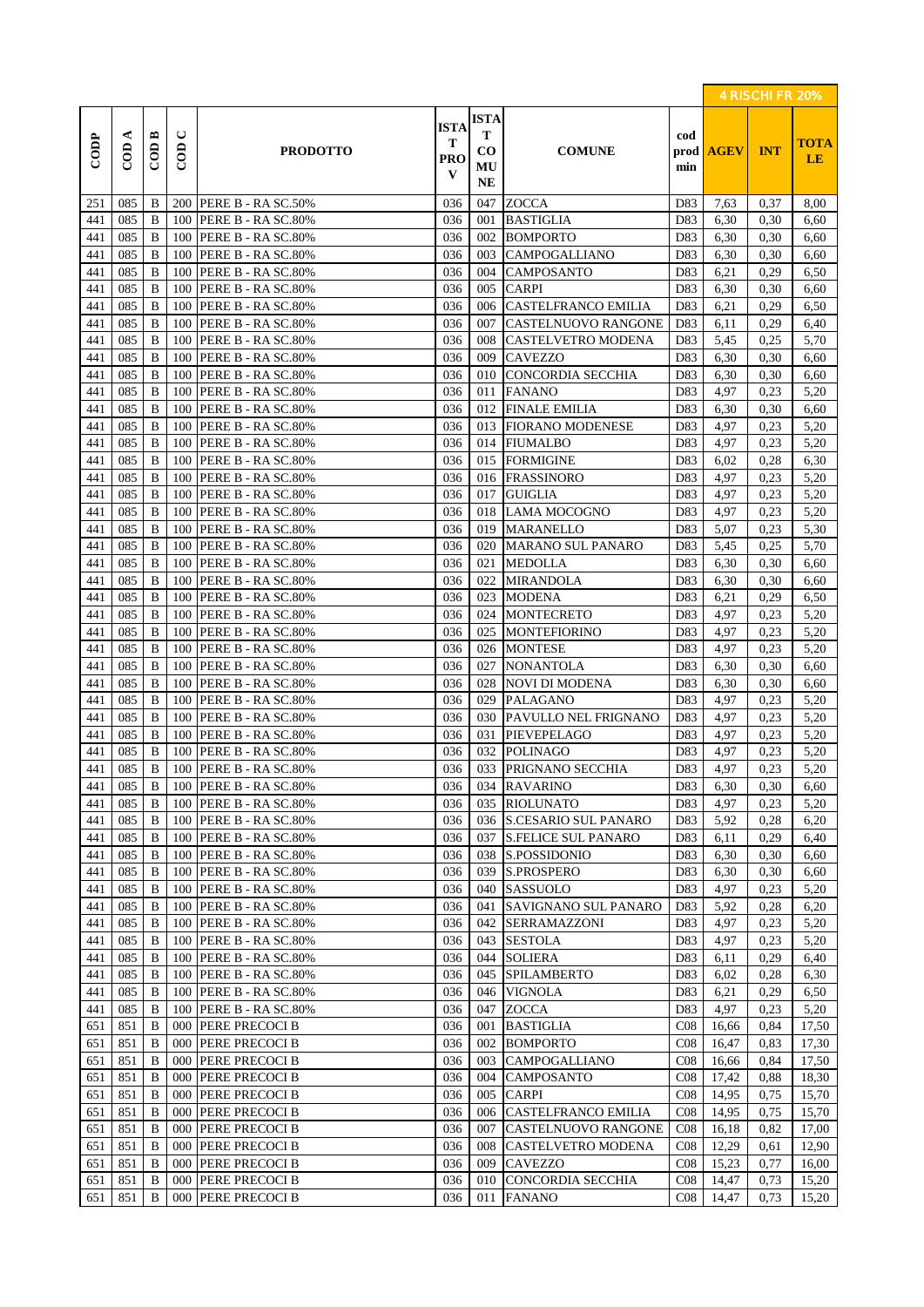|                  |                     |                      |                                    |                                                          |                              |                                                 |                                         |                 |                  | 4 RISCHI FR 20% |                   |
|------------------|---------------------|----------------------|------------------------------------|----------------------------------------------------------|------------------------------|-------------------------------------------------|-----------------------------------------|-----------------|------------------|-----------------|-------------------|
| $\overline{COP}$ | ⋖<br>$\overline{C}$ | $\overline{C}$ ODB   | $\mathrel{\cup}$<br>$\overline{C}$ | <b>PRODOTTO</b>                                          | <b>ISTA</b><br>Т<br>PRO<br>V | <b>ISTA</b><br>Т<br>$\bf CO$<br>MU<br><b>NE</b> | <b>COMUNE</b>                           | cod<br>min      | prod <b>AGEV</b> | <b>INT</b>      | <b>TOTA</b><br>LE |
| 651              | 851                 | B                    | 000                                | PERE PRECOCI B                                           | 036                          | 012                                             | <b>FINALE EMILIA</b>                    | $\cos$          | 18,37            | 0,93            | 19,30             |
| 651              | 851                 | $\bf{B}$             | 000                                | PERE PRECOCI B                                           | 036                          | 013                                             | <b>FIORANO MODENESE</b>                 | CO8             | 11,05            | 0.55            | 11,60             |
| 651              | 851                 | $\bf{B}$             | 000                                | PERE PRECOCI B                                           | 036                          | 014                                             | <b>FIUMALBO</b>                         | CO8             | 11,05            | 0.55            | 11,60             |
| 651              | 851                 | $\bf{B}$             | 000                                | PERE PRECOCI B                                           | 036                          | 015                                             | <b>FORMIGINE</b>                        | CO8             | 11,72            | 0.58            | 12,30             |
| 651              | 851                 | $\bf{B}$             | 000                                | PERE PRECOCI B                                           | 036                          | 016                                             | <b>FRASSINORO</b>                       | CO8             | 11,05            | 0,55            | 11,60             |
| 651              | 851                 | B                    | 000                                | PERE PRECOCI B                                           | 036                          | 017                                             | <b>GUIGLIA</b>                          | CO8             | 11,05            | 0.55            | 11,60             |
| 651              | 851                 | $\bf{B}$             | 000                                | PERE PRECOCI B                                           | 036                          | 018                                             | <b>LAMA MOCOGNO</b>                     | CO8             | 11,05            | 0.55            | 11,60             |
| 651              | 851                 | $\bf{B}$             | 000                                | PERE PRECOCI B                                           | 036                          | 019                                             | <b>MARANELLO</b>                        | CO8             | 11,05            | 0.55            | 11,60             |
| 651              | 851                 | $\bf{B}$             | 000                                | PERE PRECOCI B                                           | 036                          | 020                                             | <b>MARANO SUL PANARO</b>                | CO8             | 11,05            | 0.55            | 11,60             |
| 651              | 851                 | B                    | 000                                | PERE PRECOCI B                                           | 036                          | 021                                             | <b>MEDOLLA</b>                          | CO8             | 18,46            | 0,94            | 19,40             |
| 651              | 851                 | B                    | 000                                | PERE PRECOCI B                                           | 036                          | 022                                             | <b>MIRANDOLA</b>                        | CO8             | 17,80            | 0,90            | 18,70             |
| 651              | 851<br>851          | $\bf{B}$<br>$\bf{B}$ | 000<br>000                         | PERE PRECOCI B<br>PERE PRECOCI B                         | 036<br>036                   | 023<br>024                                      | <b>MODENA</b><br><b>MONTECRETO</b>      | CO8             | 14,95<br>11,05   | 0,75<br>0.55    | 15,70             |
| 651<br>651       | 851                 | $\bf{B}$             | 000                                | PERE PRECOCI B                                           | 036                          | 025                                             | <b>MONTEFIORINO</b>                     | CO8<br>CO8      | 11,05            | 0,55            | 11,60<br>11,60    |
| 651              | 851                 | $\bf{B}$             | 000                                | PERE PRECOCI B                                           | 036                          | 026                                             | <b>MONTESE</b>                          | CO8             | 11,05            | 0.55            | 11,60             |
| 651              | 851                 | $\bf{B}$             | 000                                | PERE PRECOCI B                                           | 036                          | 027                                             | <b>NONANTOLA</b>                        | CO8             | 15,71            | 0,79            | 16,50             |
| 651              | 851                 | B                    | 000                                | <b>PERE PRECOCI B</b>                                    | 036                          | 028                                             | <b>NOVI DI MODENA</b>                   | CO8             | 16,94            | 0,86            | 17,80             |
| 651              | 851                 | $\bf{B}$             | 000                                | PERE PRECOCI B                                           | 036                          | 029                                             | <b>PALAGANO</b>                         | CO8             | 11,05            | 0,55            | 11,60             |
| 651              | 851                 | $\bf{B}$             | 000                                | PERE PRECOCI B                                           | 036                          | 030                                             | PAVULLO NEL FRIGNANO                    | CO8             | 11,05            | 0.55            | 11,60             |
| 651              | 851                 | B                    | 000                                | <b>PERE PRECOCI B</b>                                    | 036                          | 031                                             | PIEVEPELAGO                             | CO8             | 11,05            | 0,55            | 11,60             |
| 651              | 851                 | $\bf{B}$             | 000                                | PERE PRECOCI B                                           | 036                          | 032                                             | <b>POLINAGO</b>                         | CO8             | 11,05            | 0,55            | 11,60             |
| 651              | 851                 | B                    | 000                                | PERE PRECOCI B                                           | 036                          | 033                                             | PRIGNANO SECCHIA                        | CO8             | 11,05            | 0.55            | 11,60             |
| 651              | 851                 | B                    | 000                                | PERE PRECOCI B                                           | 036                          | 034                                             | <b>RAVARINO</b>                         | CO8             | 14,95            | 0.75            | 15,70             |
| 651              | 851                 | $\bf{B}$             | 000                                | PERE PRECOCI B                                           | 036                          | 035                                             | <b>RIOLUNATO</b>                        | CO8             | 11,05            | 0,55            | 11,60             |
| 651              | 851                 | $\bf{B}$             | 000                                | PERE PRECOCI B                                           | 036                          | 036                                             | <b>S.CESARIO SUL PANARO</b>             | CO8             | 14,28            | 0,72            | 15,00             |
| 651              | 851                 | $\bf{B}$             | 000                                | <b>PERE PRECOCI B</b>                                    | 036                          | 037                                             | <b>S.FELICE SUL PANARO</b>              | CO8             | 15,23            | 0,77            | 16,00             |
| 651              | 851                 | $\bf{B}$             | 000                                | PERE PRECOCI B                                           | 036                          | 038                                             | S.POSSIDONIO                            | CO8             | 17,04            | 0,86            | 17,90             |
| 651              | 851                 | B                    | 000                                | PERE PRECOCI B                                           | 036                          | 039                                             | <b>S.PROSPERO</b>                       | CO8             | 19,41            | 0,99            | 20,40             |
| 651              | 851                 | $\bf{B}$             | 000                                | PERE PRECOCI B                                           | 036                          | 040                                             | <b>SASSUOLO</b>                         | CO8             | 11,05            | 0.55            | 11,60             |
| 651              | 851                 | B                    | 000                                | PERE PRECOCI B                                           | 036                          | 041                                             | <b>SAVIGNANO SUL PANARO</b>             | CO8             | 12,38            | 0.62            | 13,00             |
| 651              | 851                 | B                    | 000                                | PERE PRECOCI B                                           | 036                          | 042                                             | SERRAMAZZONI                            | CO8             | 11,05            | 0.55            | 11,60             |
| 651              | 851                 | $\bf{B}$             | 000                                | PERE PRECOCI B                                           | 036                          | 043                                             | <b>SESTOLA</b>                          | CO8             | 11,05            | 0.55            | 11,60             |
| 651              | 851                 | B                    | 000                                | PERE PRECOCI B                                           | 036                          | 044                                             | <b>SOLIERA</b>                          | CO8             | 14,95            | 0,75            | 15,70             |
| 651              | 851                 | B                    | 000                                | <b>PERE PRECOCI B</b>                                    | 036                          | 045                                             | <b>SPILAMBERTO</b>                      | CO8             | 14,76            | 0,74            | 15,50             |
| 651              | 851                 | B                    | 000                                | PERE PRECOCI B                                           | 036                          |                                                 | 046 VIGNOLA                             | CO8             | 15,71            | 0,79            | 16,50             |
| 651              | 851                 | B                    | 000                                | <b>PERE PRECOCI B</b>                                    | 036                          | 047                                             | <b>ZOCCA</b>                            | CO8             | 11,05            | 0,55            | 11,60             |
| 175              | 851                 | B                    | 200                                | PERE PRECOCI B - RA SC.50%                               | 036                          | 001                                             | <b>BASTIGLIA</b>                        | D82             | 9,82             | 0,48            | 10,30             |
| 175              | 851                 | B                    | 200                                | PERE PRECOCI B - RA SC.50%                               | 036                          | 002                                             | <b>BOMPORTO</b><br><b>CAMPOGALLIANO</b> | D82             | 9,82             | 0,48            | 10,30             |
| 175<br>175       | 851<br>851          | B<br>B               | 200<br>200                         | PERE PRECOCI B - RA SC.50%<br>PERE PRECOCI B - RA SC.50% | 036<br>036                   | 003<br>004                                      | <b>CAMPOSANTO</b>                       | D82<br>D82      | 9,82<br>10,29    | 0,48<br>0,51    | 10,30<br>10,80    |
| 175              | 851                 | B                    | 200                                | PERE PRECOCI B - RA SC.50%                               | 036                          | 005                                             | <b>CARPI</b>                            | D82             | 9,06             | 0,44            | 9,50              |
| 175              | 851                 | B                    | 200                                | PERE PRECOCI B - RA SC.50%                               | 036                          | 006                                             | CASTELFRANCO EMILIA                     | D82             | 9,06             | 0,44            | 9,50              |
| 175              | 851                 | B                    | 200                                | PERE PRECOCI B - RA SC.50%                               | 036                          | 007                                             | CASTELNUOVO RANGONE                     | D82             | 9,63             | 0,47            | 10,10             |
| 175              | 851                 | B                    | 200                                | PERE PRECOCI B - RA SC.50%                               | 036                          | 008                                             | CASTELVETRO MODENA                      | D82             | 7,63             | 0,37            | 8,00              |
| 175              | 851                 | B                    | 200                                | PERE PRECOCI B - RA SC.50%                               | 036                          | 009                                             | <b>CAVEZZO</b>                          | D82             | 9,15             | 0,45            | 9,60              |
| 175              | 851                 | $\bf{B}$             | 200                                | PERE PRECOCI B - RA SC.50%                               | 036                          | 010                                             | <b>CONCORDIA SECCHIA</b>                | D82             | 8,77             | 0.43            | 9,20              |
| 175              | 851                 | B                    | 200                                | PERE PRECOCI B - RA SC.50%                               | 036                          | 011                                             | <b>FANANO</b>                           | D82             | 8,77             | 0.43            | 9,20              |
| 175              | 851                 | B                    | 200                                | PERE PRECOCI B - RA SC.50%                               | 036                          | 012                                             | <b>FINALE EMILIA</b>                    | D82             | 10,77            | 0.53            | 11,30             |
| 175              | 851                 | B                    | 200                                | PERE PRECOCI B - RA SC.50%                               | 036                          | 013                                             | <b>FIORANO MODENESE</b>                 | D82             | 7,06             | 0,34            | 7,40              |
| 175              | 851                 | B                    | 200                                | PERE PRECOCI B - RA SC.50%                               | 036                          | 014                                             | <b>FIUMALBO</b>                         | D82             | 7,06             | 0.34            | 7,40              |
| 175              | 851                 | B                    | 200                                | PERE PRECOCI B - RA SC.50%                               | 036                          | 015                                             | <b>FORMIGINE</b>                        | D82             | 7,44             | 0.36            | 7,80              |
| 175              | 851                 | B                    | 200                                | PERE PRECOCI B - RA SC.50%                               | 036                          | 016                                             | <b>FRASSINORO</b>                       | D82             | 7,06             | 0.34            | 7,40              |
| 175              | 851                 | B                    | 200                                | PERE PRECOCI B - RA SC.50%                               | 036                          | 017                                             | <b>GUIGLIA</b>                          | D82             | 7,06             | 0.34            | 7,40              |
| 175              | 851                 | B                    | 200                                | PERE PRECOCI B - RA SC.50%                               | 036                          | 018                                             | <b>LAMA MOCOGNO</b>                     | D82             | 7,06             | 0.34            | 7,40              |
| 175              | 851                 | B                    | 200                                | PERE PRECOCI B - RA SC.50%                               | 036                          | 019                                             | <b>MARANELLO</b>                        | D82             | 7,06             | 0,34            | 7,40              |
| 175              | 851                 | B                    | 200                                | PERE PRECOCI B - RA SC.50%                               | 036                          | 020                                             | <b>MARANO SUL PANARO</b>                | D82             | 7,06             | 0.34            | 7,40              |
| 175              | 851                 | B                    | 200                                | PERE PRECOCI B - RA SC.50%                               | 036                          | 021                                             | <b>MEDOLLA</b>                          | D82             | 10,77            | 0.53            | 11,30             |
| 175              | 851                 | B                    | 200                                | PERE PRECOCI B - RA SC.50%                               | 036                          | 022                                             | <b>MIRANDOLA</b>                        | D <sub>82</sub> | 10,48            | 0,52            | 11,00             |
| 175              | 851                 | B                    | 200                                | PERE PRECOCI B - RA SC.50%                               | 036                          | 023                                             | <b>MODENA</b>                           | D82             | 9,06             | 0,44            | 9,50              |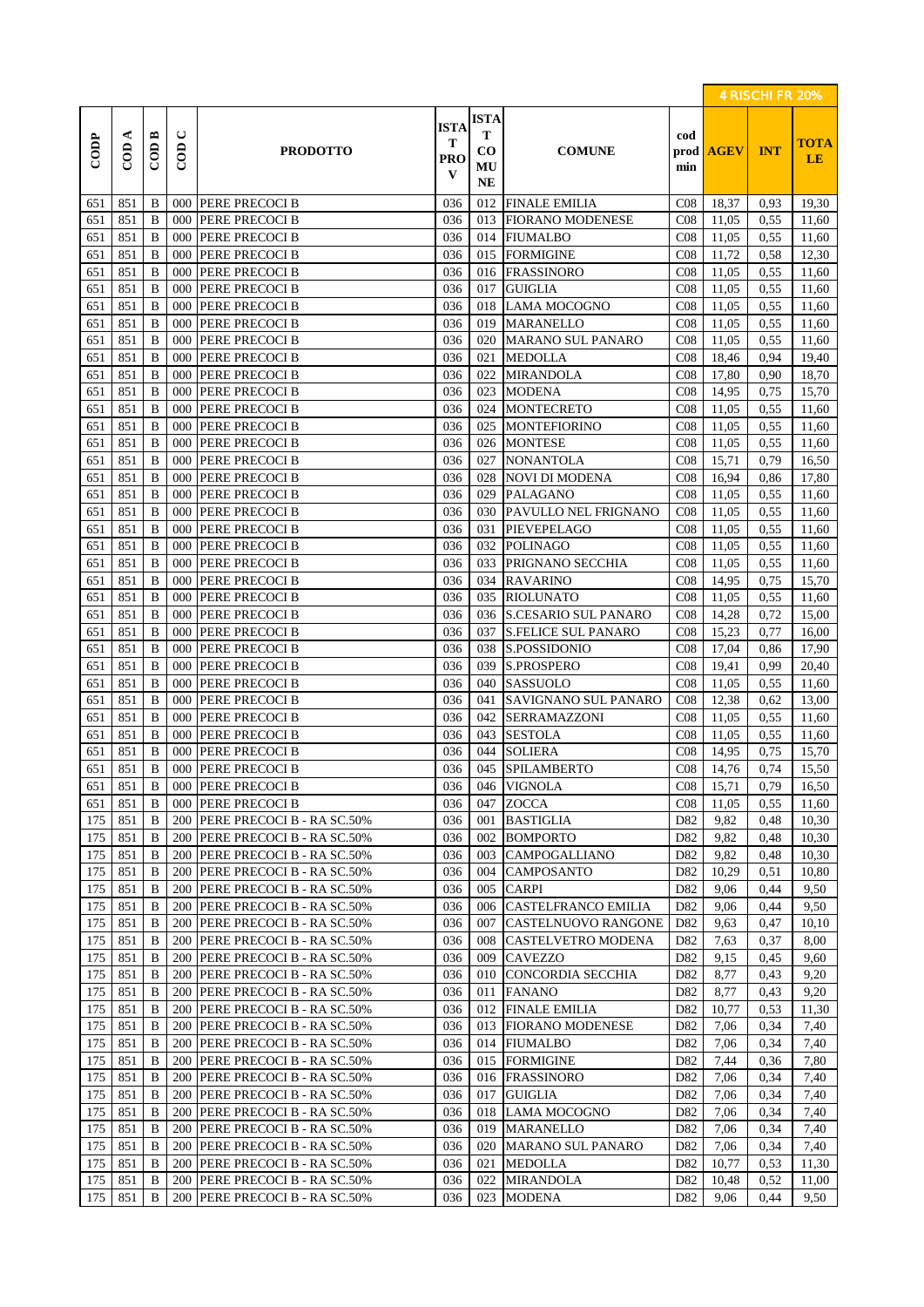|                  |                      |                                      |                          |                                   |                              |                                                 |                             |                    |             | 4 RISCHI FR 20% |                   |
|------------------|----------------------|--------------------------------------|--------------------------|-----------------------------------|------------------------------|-------------------------------------------------|-----------------------------|--------------------|-------------|-----------------|-------------------|
| $\overline{COP}$ | ⋖<br>$\overline{CD}$ | $\mathbb{C} \mathbb{O} \mathbb{D}$ B | $\cup$<br>$\overline{C}$ | <b>PRODOTTO</b>                   | <b>ISTA</b><br>Т<br>PRO<br>V | <b>ISTA</b><br>т<br>$\bf CO$<br>MU<br><b>NE</b> | <b>COMUNE</b>               | cod<br>prod<br>min | <b>AGEV</b> | <b>INT</b>      | <b>TOTA</b><br>LE |
| 175              | 851                  | B                                    |                          | 200 PERE PRECOCI B - RA SC.50%    | 036                          | 024                                             | <b>MONTECRETO</b>           | D82                | 7,06        | 0,34            | 7,40              |
| 175              | 851                  | $\bf{B}$                             | 200                      | PERE PRECOCI B - RA SC.50%        | 036                          | 025                                             | <b>MONTEFIORINO</b>         | D82                | 7,06        | 0.34            | 7,40              |
| 175              | 851                  | B                                    | 200                      | PERE PRECOCI B - RA SC.50%        | 036                          | 026                                             | <b>MONTESE</b>              | D82                | 7,06        | 0.34            | 7,40              |
| 175              | 851                  | B                                    | 200                      | PERE PRECOCI B - RA SC.50%        | 036                          | 027                                             | <b>NONANTOLA</b>            | D82                | 9,44        | 0,46            | 9,90              |
| 175              | 851                  | B                                    | 200                      | PERE PRECOCI B - RA SC.50%        | 036                          | 028                                             | <b>NOVI DI MODENA</b>       | D82                | 10,01       | 0.49            | 10,50             |
| 175              | 851                  | B                                    | 200                      | PERE PRECOCI B - RA SC.50%        | 036                          | 029                                             | <b>PALAGANO</b>             | D82                | 7,06        | 0.34            | 7,40              |
| 175              | 851                  | B                                    | 200                      | <b>PERE PRECOCI B - RA SC.50%</b> | 036                          | 030                                             | PAVULLO NEL FRIGNANO        | D82                | 7,06        | 0,34            | 7,40              |
| 175              | 851                  | B                                    | 200                      | PERE PRECOCI B - RA SC.50%        | 036                          | 031                                             | PIEVEPELAGO                 | D82                | 7,06        | 0.34            | 7,40              |
| 175              | 851                  | B                                    | 200                      | PERE PRECOCI B - RA SC.50%        | 036                          | 032                                             | <b>POLINAGO</b>             | D <sub>82</sub>    | 7,06        | 0.34            | 7,40              |
| 175              | 851                  | $\bf{B}$                             | 200                      | PERE PRECOCI B - RA SC.50%        | 036                          | 033                                             | PRIGNANO SECCHIA            | D82                | 7,06        | 0.34            | 7,40              |
| 175              | 851                  | B                                    | 200                      | PERE PRECOCI B - RA SC.50%        | 036                          | 034                                             | <b>RAVARINO</b>             | D82                | 9,06        | 0,44            | 9,50              |
| 175              | 851                  | B                                    | 200                      | PERE PRECOCI B - RA SC.50%        | 036                          | 035                                             | <b>RIOLUNATO</b>            | D82                | 7,06        | 0,34            | 7,40              |
| 175              | 851                  | $\bf{B}$                             | 200                      | PERE PRECOCI B - RA SC.50%        | 036                          | 036                                             | <b>S.CESARIO SUL PANARO</b> | D82                | 8,77        | 0.43            | 9,20              |
| 175              | 851                  | B                                    | 200                      | PERE PRECOCI B - RA SC.50%        | 036                          | 037                                             | <b>S.FELICE SUL PANARO</b>  | D82                | 9,15        | 0,45            | 9,60              |
| 175              | 851                  | B                                    | 200                      | PERE PRECOCI B - RA SC.50%        | 036                          | 038                                             | S.POSSIDONIO                | D82                | 10,10       | 0,50            | 10,60             |
| 175              | 851                  | $\bf{B}$                             | 200                      | PERE PRECOCI B - RA SC.50%        | 036                          | 039                                             | <b>S.PROSPERO</b>           | D82                | 11,24       | 0.56            | 11,80             |
| 175              | 851                  | B                                    | 200                      | PERE PRECOCI B - RA SC.50%        | 036                          | 040                                             | <b>SASSUOLO</b>             | D82                | 7,06        | 0,34            | 7,40              |
| 175              | 851                  | B                                    | 200                      | PERE PRECOCI B - RA SC.50%        | 036                          | 041                                             | SAVIGNANO SUL PANARO        | D82                | 7,73        | 0,37            | 8,10              |
| 175              | 851                  | B                                    | 200                      | PERE PRECOCI B - RA SC.50%        | 036                          | 042                                             | <b>SERRAMAZZONI</b>         | D <sub>82</sub>    | 7,06        | 0.34            | 7,40              |
| 175              | 851                  | B                                    | 200                      | PERE PRECOCI B - RA SC.50%        | 036                          | 043                                             | <b>SESTOLA</b>              | D <sub>82</sub>    | 7,06        | 0,34            | 7,40              |
| 175              | 851                  | B                                    | 200                      | PERE PRECOCI B - RA SC.50%        | 036                          | 044                                             | <b>SOLIERA</b>              | D82                | 9,06        | 0,44            | 9,50              |
| 175              | 851                  | B                                    | 200                      | PERE PRECOCI B - RA SC.50%        | 036                          | 045                                             | <b>SPILAMBERTO</b>          | D82                | 8,96        | 0,44            | 9,40              |
| 175              | 851                  | B                                    | 200                      | PERE PRECOCI B - RA SC.50%        | 036                          | 046                                             | <b>VIGNOLA</b>              | D <sub>82</sub>    | 9,44        | 0,46            | 9,90              |
| 175              | 851                  | B                                    | 200                      | PERE PRECOCI B - RA SC.50%        | 036                          | 047                                             | <b>ZOCCA</b>                | D82                | 7,06        | 0.34            | 7,40              |
| 443              | 851                  | $\bf{B}$                             | 100                      | PERE PRECOCI B - RA SC.80%        | 036                          | 001                                             | <b>BASTIGLIA</b>            | D82                | 5,83        | 0,27            | 6,10              |
| 443              | 851                  | B                                    | 100                      | PERE PRECOCI B - RA SC.80%        | 036                          | 002                                             | <b>BOMPORTO</b>             | D82                | 5,73        | 0,27            | 6,00              |
| 443              | 851                  | $\bf{B}$                             | 100                      | PERE PRECOCI B - RA SC.80%        | 036                          | 003                                             | <b>CAMPOGALLIANO</b>        | D82                | 5,83        | 0,27            | 6,10              |
| 443              | 851                  | B                                    | 100                      | PERE PRECOCI B - RA SC.80%        | 036                          | 004                                             | <b>CAMPOSANTO</b>           | D82                | 5,92        | 0,28            | 6,20              |
| 443              | 851                  | B                                    | 100                      | PERE PRECOCI B - RA SC.80%        | 036                          | 005                                             | <b>CARPI</b>                | D82                | 5,45        | 0,25            | 5,70              |
| 443              | 851                  | B                                    | 100                      | PERE PRECOCI B - RA SC.80%        | 036                          | 006                                             | <b>CASTELFRANCO EMILIA</b>  | D82                | 5,45        | 0,25            | 5,70              |
| 443              | 851                  | B                                    | 100                      | PERE PRECOCI B - RA SC.80%        | 036                          | 007                                             | CASTELNUOVO RANGONE         | D82                | 5,64        | 0,26            | 5,90              |
| 443              | 851                  | B                                    | 100                      | PERE PRECOCI B - RA SC.80%        | 036                          | 008                                             | <b>CASTELVETRO MODENA</b>   | D82                | 4,97        | 0,23            | 5,20              |
| 443              | 851                  | B                                    | 100                      | PERE PRECOCI B - RA SC.80%        | 036                          | 009                                             | <b>CAVEZZO</b>              | D82                | 5,54        | 0,26            | 5,80              |
| 443              | 851                  | B                                    | 100                      | PERE PRECOCI B - RA SC.80%        | 036                          | 010                                             | <b>CONCORDIA SECCHIA</b>    | D82                | 5,35        | 0,25            | 5,60              |
| 443              | 851                  | B                                    |                          | 100 PERE PRECOCI B - RA SC.80%    | 036                          |                                                 | 011 FANANO                  | D82                | 5,35        | 0,25            | 5,60              |
| 443              | 851                  | B                                    | 100                      | PERE PRECOCI B - RA SC.80%        | 036                          | 012                                             | <b>FINALE EMILIA</b>        | D82                | 6,11        | 0,29            | 6,40              |
| 443              | 851                  | B                                    | 100                      | PERE PRECOCI B - RA SC.80%        | 036                          | 013                                             | <b>FIORANO MODENESE</b>     | D82                | 4,69        | 0,21            | 4,90              |
| 443              | 851                  | B                                    | 100                      | PERE PRECOCI B - RA SC.80%        | 036                          | 014                                             | <b>FIUMALBO</b>             | D82                | 4,69        | 0,21            | 4,90              |
| 443              | 851                  | B                                    | 100                      | PERE PRECOCI B - RA SC.80%        | 036                          | 015                                             | <b>FORMIGINE</b>            | D82                | 4,78        | 0,22            | 5,00              |
| 443              | 851                  | B                                    | 100                      | PERE PRECOCI B - RA SC.80%        | 036                          | 016                                             | <b>FRASSINORO</b>           | D82                | 4,69        | 0,21            | 4,90              |
| 443              | 851                  | B                                    | 100                      | PERE PRECOCI B - RA SC.80%        | 036                          | 017                                             | <b>GUIGLIA</b>              | D82                | 4,69        | 0,21            | 4,90              |
| 443              | 851                  | B                                    | 100                      | PERE PRECOCI B - RA SC.80%        | 036                          | 018                                             | LAMA MOCOGNO                | D82                | 4,69        | 0,21            | 4,90              |
| 443              | 851                  | B                                    | 100                      | PERE PRECOCI B - RA SC.80%        | 036                          | 019                                             | <b>MARANELLO</b>            | D82                | 4,69        | 0,21            | 4,90              |
| 443              | 851                  | B                                    | 100                      | PERE PRECOCI B - RA SC.80%        | 036                          | 020                                             | <b>MARANO SUL PANARO</b>    | D82                | 4,69        | 0,21            | 4,90              |
| 443              | 851                  | B                                    | 100                      | PERE PRECOCI B - RA SC.80%        | 036                          | 021                                             | <b>MEDOLLA</b>              | D82                | 6,11        | 0,29            | 6,40              |
| 443              | 851                  | B                                    | 100                      | PERE PRECOCI B - RA SC.80%        | 036                          | 022                                             | <b>MIRANDOLA</b>            | D82                | 6,02        | 0,28            | 6,30              |
| 443              | 851                  | B                                    | 100                      | PERE PRECOCI B - RA SC.80%        | 036                          | 023                                             | <b>MODENA</b>               | D82                | 5,45        | 0,25            | 5,70              |
| 443              | 851                  | B                                    | 100                      | PERE PRECOCI B - RA SC.80%        | 036                          | 024                                             | <b>MONTECRETO</b>           | D82                | 4,69        | 0,21            | 4,90              |
| 443              | 851                  | B                                    | 100                      | PERE PRECOCI B - RA SC.80%        | 036                          | 025                                             | <b>MONTEFIORINO</b>         | D82                | 4,69        | 0,21            | 4,90              |
| 443              | 851                  | B                                    | 100                      | PERE PRECOCI B - RA SC.80%        | 036                          | 026                                             | <b>MONTESE</b>              | D82                | 4,69        | 0,21            | 4,90              |
| 443              | 851                  | B                                    | 100                      | PERE PRECOCI B - RA SC.80%        | 036                          | 027                                             | <b>NONANTOLA</b>            | D82                | 5,64        | 0,26            | 5,90              |
| 443              | 851                  | B                                    | 100                      | PERE PRECOCI B - RA SC.80%        | 036                          | 028                                             | <b>NOVI DI MODENA</b>       | D82                | 5,83        | 0,27            | 6,10              |
| 443              | 851                  | B                                    | 100                      | PERE PRECOCI B - RA SC.80%        | 036                          | 029                                             | <b>PALAGANO</b>             | D82                | 4,69        | 0,21            | 4,90              |
| 443              | 851                  | B                                    | 100                      | PERE PRECOCI B - RA SC.80%        | 036                          | 030                                             | PAVULLO NEL FRIGNANO        | D82                | 4,69        | 0,21            | 4,90              |
| 443              | 851                  | B                                    | 100                      | PERE PRECOCI B - RA SC.80%        | 036                          | 031                                             | <b>PIEVEPELAGO</b>          | D82                | 4,69        | 0,21            | 4,90              |
| 443              | 851                  | B                                    | 100                      | PERE PRECOCI B - RA SC.80%        | 036                          | 032                                             | <b>POLINAGO</b>             | D82                | 4,69        | 0,21            | 4,90              |
| 443              | 851                  | B                                    | 100                      | PERE PRECOCI B - RA SC.80%        | 036                          | 033                                             | PRIGNANO SECCHIA            | D82                | 4,69        | 0,21            | 4,90              |
| 443              | 851                  | B                                    | 100                      | PERE PRECOCI B - RA SC.80%        | 036                          | 034                                             | <b>RAVARINO</b>             | D82                | 5,45        | 0,25            | 5,70              |
| 443              | 851                  | B                                    | 100                      | PERE PRECOCI B - RA SC.80%        | 036                          | 035                                             | <b>RIOLUNATO</b>            | D82                | 4,69        | 0,21            | 4,90              |